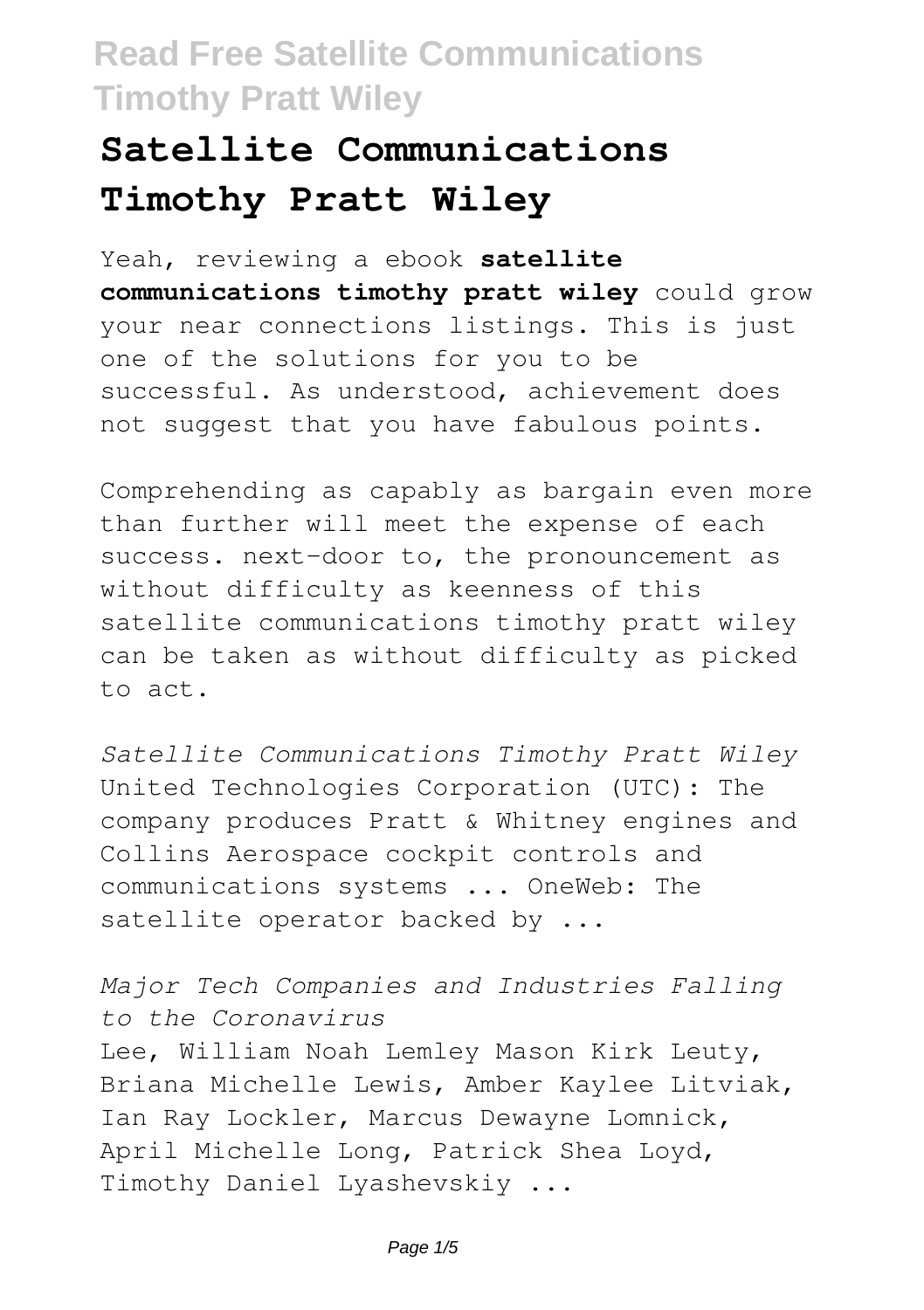*Chattanooga State Announces Spring 2020 Dean's List*

The world around us is a scary place, with a lot of visible and invisible dangers. Some of those invisible dangers are pretty obvious, such as that of an electrical shock from exposed wiring.

*On 5G And The Fear Of Radiation* We are continuously innovating with satellite remote sensing and AI models for the agricultural sector. Monitoring agricultural systems in their natural environment also allow us to simulate and ...

*Startup Circle: How is Hosachiguru enabling "farms-as-a-service" model in the agritech space?*

The Pelican State Portfolio, a group of Louisiana stocks tracked by the newspaper, was outpaced by the broader markets during the second quarter but outperformed the indexes over the past year.

*Pandemic-related pools, meme stock help drive Pelican State stock performance* SpaceX CEO Elon Musk said on Tuesday that the company's Starlink satellite internet is on ... but NASA has its own that sends communications and data between spacecraft. Purchasing a Starlink ...

*Elon Musk says SpaceX's Starlink is on track to have more than 500,000 users within 12* Page 2/5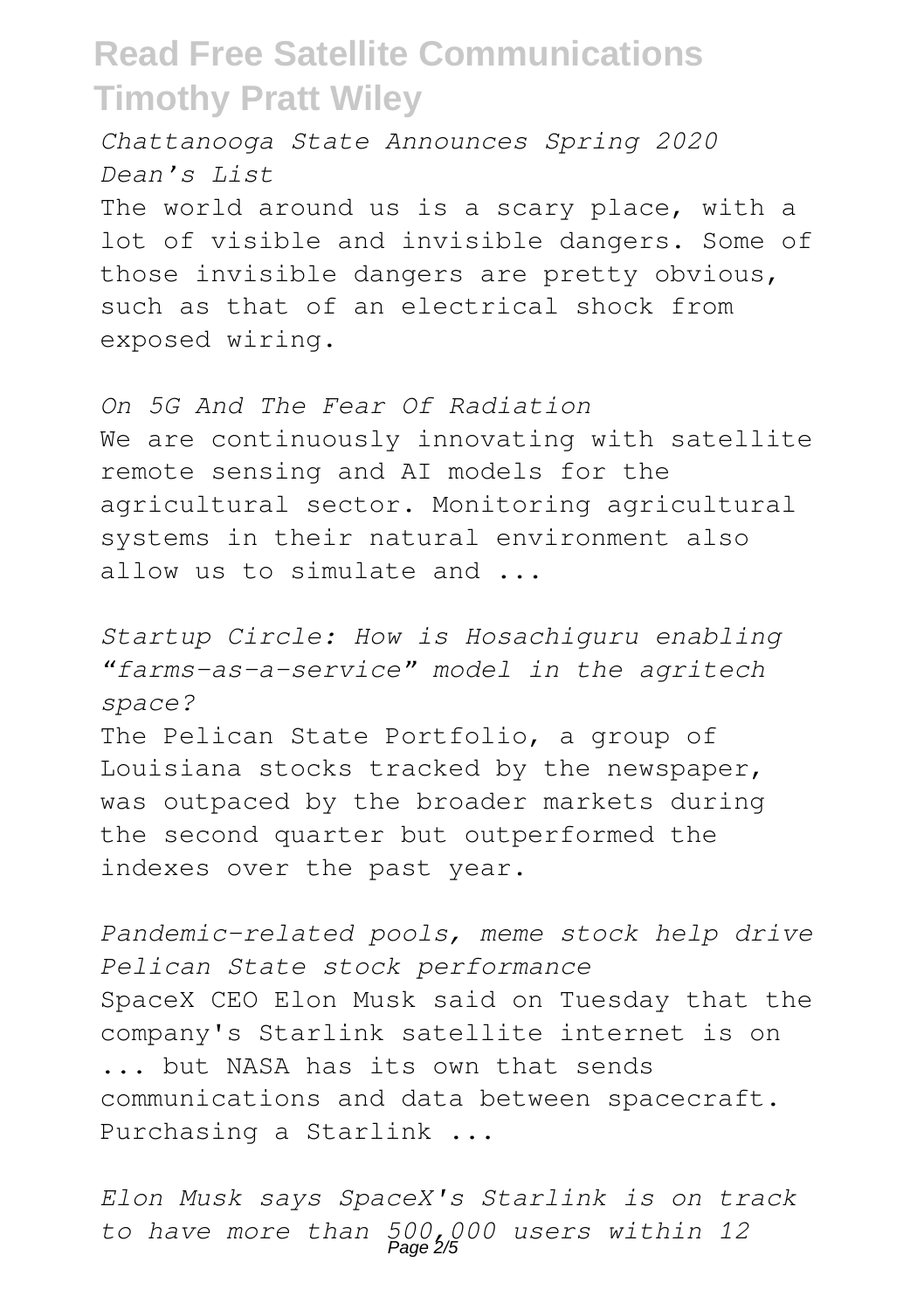*months*

June 01, 2021 (GLOBE NEWSWIRE) -- UltiSat, a global provider of critical communications solutions, announced today that Tim Smith has joined the company ... We offer a range of services leveraging ...

*UltiSat Welcomes Tim Smith as VP & GM of Wireless Solutions Business* A deal with Northeastern could prevent Mills from having to close its doors for good. The acquisition would give the Boston-area university its 10th satellite campus and third location in California.

*Inside Higher Ed's News*

Founded in 1998, Primus delivers complex products, including hypersonics for defense, heavy launch and rockets for space, low Earth orbit satellite communications (LEO/SATCOM), and avionics for ...

*Angeles Equity Partners Appoints Stephen O'Bryan to Primus Aerospace Board of Directors* DUBLIN, Ireland, and Boston MA, July 12, 2021, Amryt (Nasdaq: AMYT, AIM: AMYT), a global, commercial-stage biopharmaceutical company dedicated to acquiring, developing and commercializing novel ...

*Amryt to Report Q2 2021 Results and Host Conference Call & Webcast on August 6* The Defense Information Systems Agency has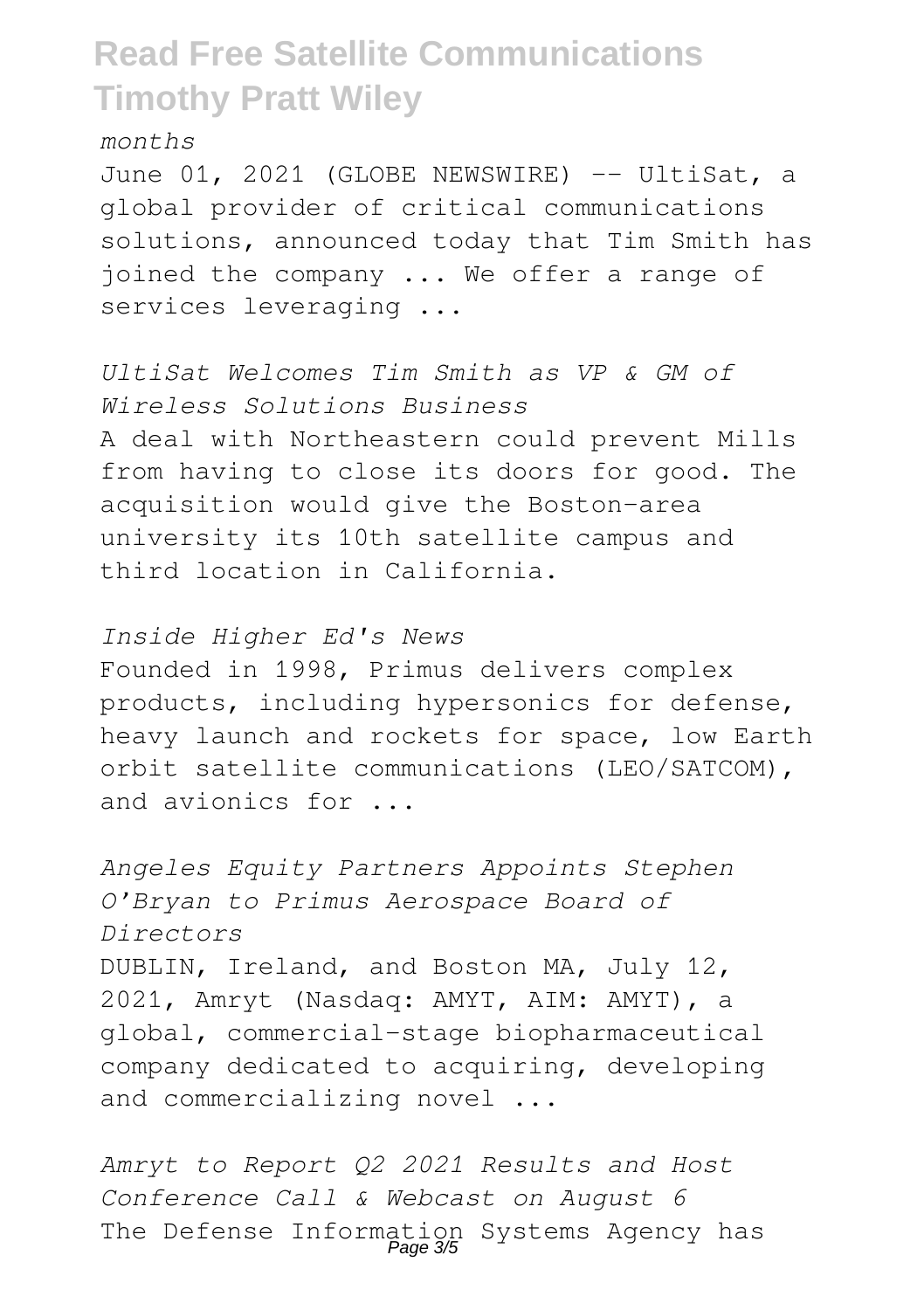awarded Iridium Communications (Nasdaq: IRDM) a potential five-year, \$76M indefinitedelivery/indefinite-quantity contract ...

### *Search Result for: defense*

and argues that better communication is vital in reducing global risks and preventing future catastrophes. 'In Curbing Catastrophe, Timothy H. Dixon, a leading natural hazard scientist, gives a clear, ...

### *Curbing Catastrophe*

The long-awaited food hall's 20 spaces will open in two phases, with some vendors in the lineup scheduled for a later second phase.… The order reflects the Biden administration's growing ...

### *Search Results*

At least 52 people were killed when a Philippine Air Force (PAF) C-130H Hercules medium transport ai... The US Army is delaying plans to roll out a Common Modular Open Suite of Standards (CMOSS ...

#### *Janes - News page*

Director Athletics Communications and Public Relations (MBB, MGOLF) (859) 257-8506 (859) 257-8506 deb.moore@uky.edu Evan Crane Assoc. Director Athletics Communications and Public Relations (WBB, FB) ...

*Staff Directory* asked analyst Tim Farrar, president at TMF